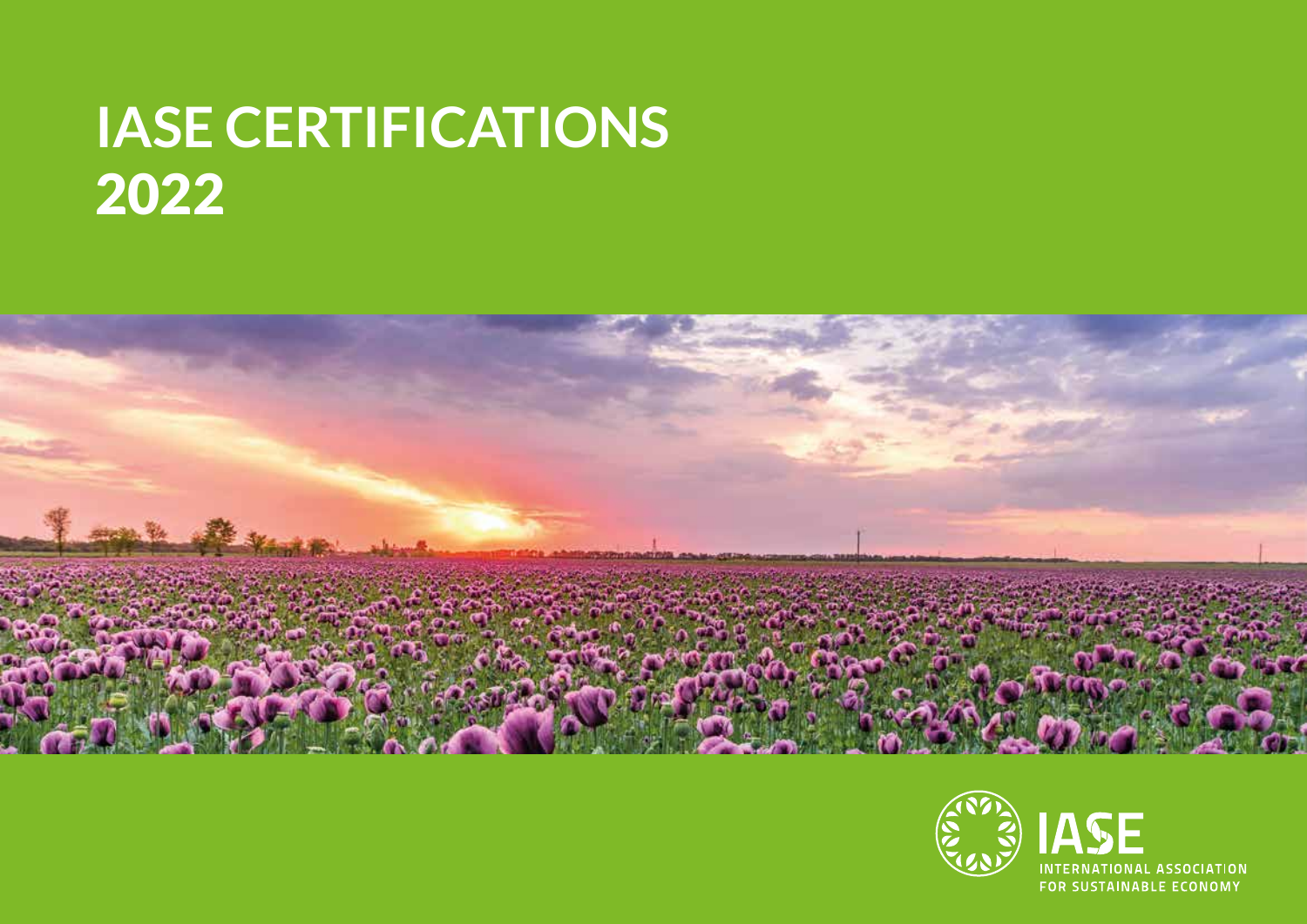



## IASE certifications: ISF® and ISB® **Professionalism| begins with qualifications**



**International Association for Sustainable Economy (IASE) is a standard-setting body for all ESG professionals worldwide.**

**The IASE Association aims to be the main international certification body for all professionals in the field of ESG** and thus promote the confidence of professionals and consumers in knowledge, skills, lifelong learning, behaviour and ethics.

IASE's role is more relevant than ever, being the first and only association worldwide that aspires to certify the entire population pyramid in terms of ESG with an holistic approach, and with three levels of certification, both for the financial sector, **International Sustainable Finance ISF®** and a second for all other sectors of business, **International Sustainable Business ISB®.**

The International Association for Sustainable Economy (IASE) envisions a future in which our society understands the importance and benefits of Environmental, Social and Governance (ESG) process criteria and how it can make our lives better; a future in which consumers can readily identify competent and ethical professionals who place Environmental, Social and Governance /Gender interests first.

IASE envisions a future in which societies the world over understand the importance of ESG standards and how they can make lives better; a future in which stakeholders can readily identify competent and ethical sustainability and ESG experts who always place social interests above all else and enjoy the public's trust; a future in which practitioners aspire to the highest levels of professionalism; a world in which there are clearly defined academic career pathways for the sustainability profession; and a world in which companies, regulators, governments, NGOs, international organisations and many other stakeholders all recognise and take action to ensure issues of ESG and sustainability to be mainstream, and not extra endeavours. In short, IASE envisions an ESG and sustainability profession that is at parity with other well recognised and respected professions the world over.



**www.iase-certifications.com**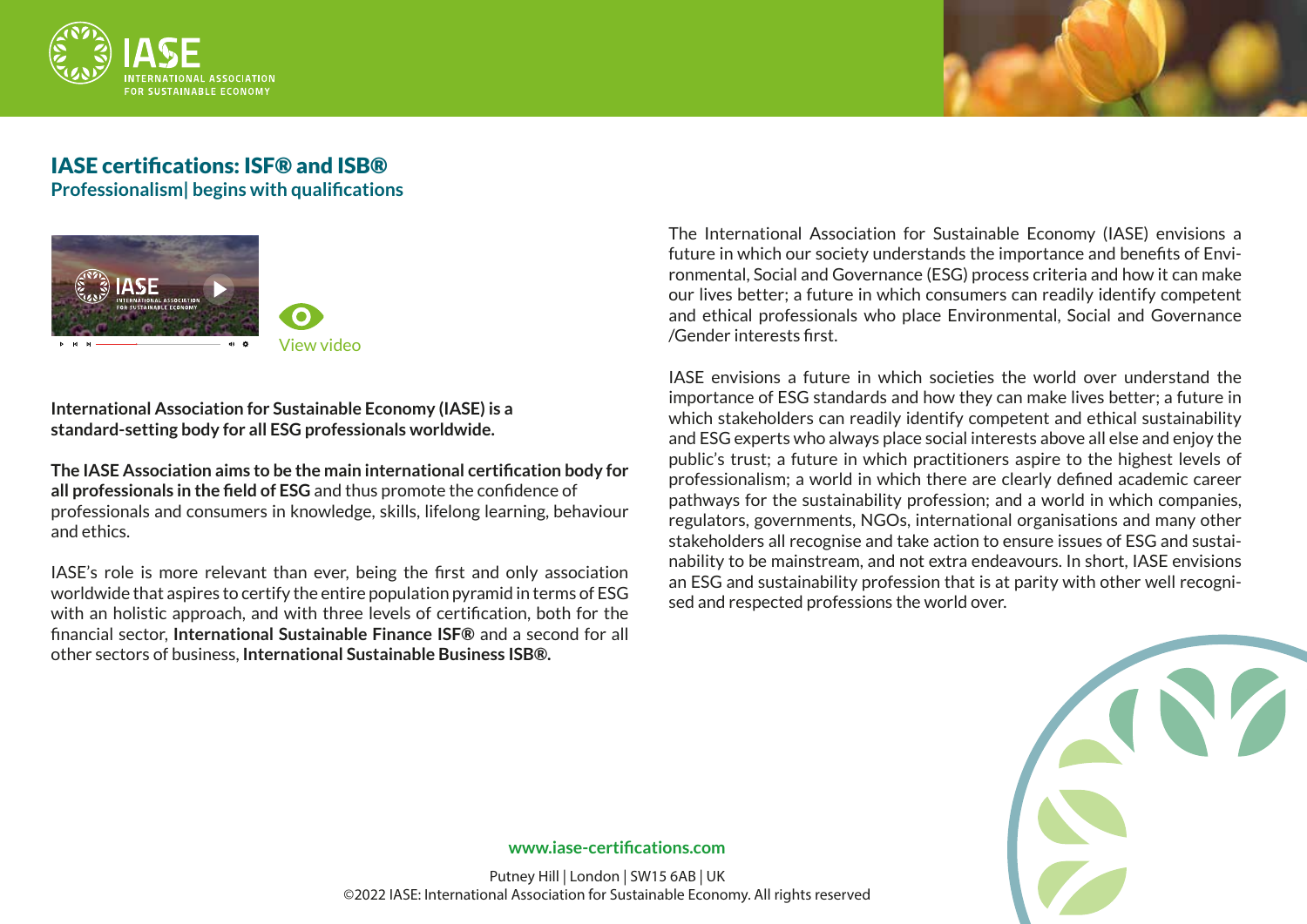





## **Our History IASE has the power to change lives**

Headquartered in London, UK, the International Association for Sustainable Economy (IASE) represents the sustainability profession globally regarding standard-setting, and advocates on behalf of the profession to international organisations, governments, businesses, non-governmental organisations and civil society. In addition to ensuring compliance with best practice and certification standards it sets globally, IASE also provides the most relevant knowledge and resources in supporting and protecting the evolving public interest. We're shaping a sustainable future. You need to be part of it!

Whilst the United Nations envisions a sustainable planet that benefits all who live in it today and in the future, IASE envisions that same world endowed with competent professionals in sustainability from all spheres of life – government, business, civil service, communities, NGOs – all working to guide the world towards this same singular vision.



**www.iase-certifications.com**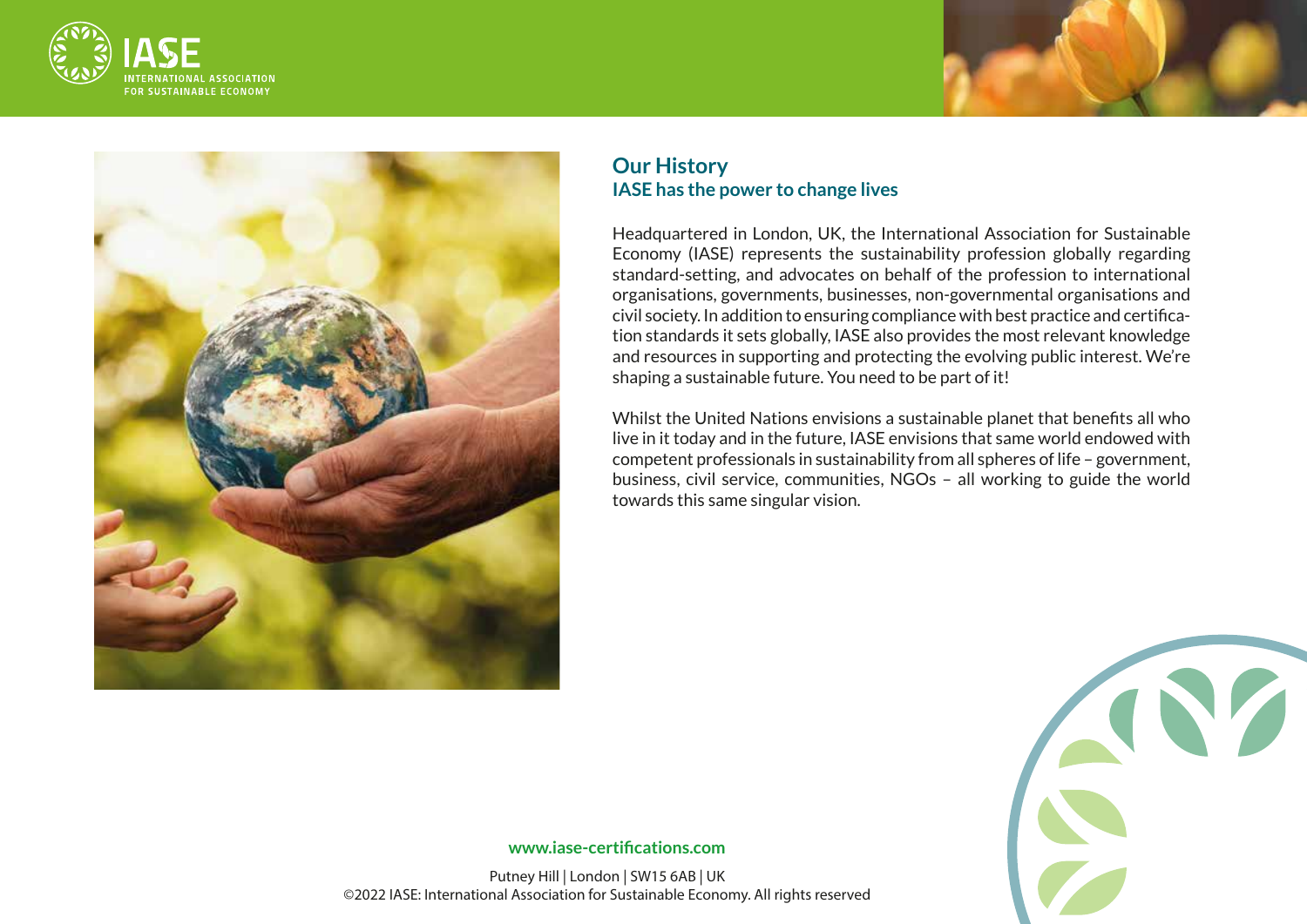

# **Vision & Mission.**

IASE, together with its member organisations around the world work in a closely knit manner to achieve their shared vision and mission

## **Vision**

To develop Environment, Social and Governance into a recognized and respected profession the world over.

### **Mission**

To benefit humanity by establishing, upholding and promoting global standards for the ESG profession as evidenced by ISF® (International Sustainable Finance) and ISB® (International Sustainable Business) twin certification marks signifying the highest level of excellence in the practice of the profession.





#### **www.iase-certifications.com**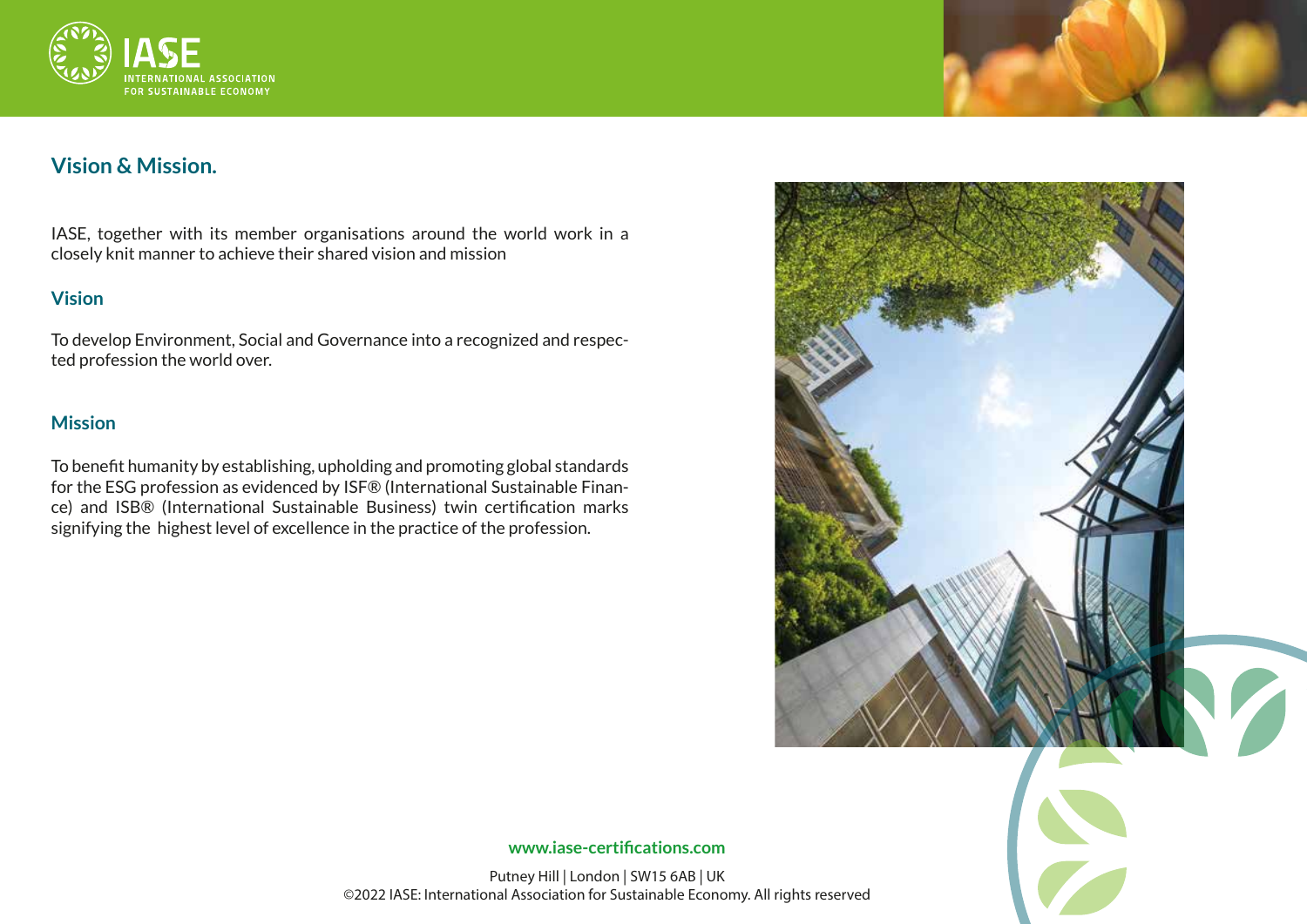



## **What we do**

**International Association for Sustainable Economy (IASE) is the first association in the world that will certify professionals in the field of ESG!**

IASE works to develop ESG standards, certification requirements and a body of knowledge so as to achieve commonality and harmony in the practice of the sustainability profession, even whilst recognizing country and regional specific differences. To achieve its mission, IASE engages in the following:

#### **Setting Standards**

IASE, in consultation with its global stakeholders, establishes and enforces compliance with the highest global professional and ethical standards for ESG practitioners as well as certification requirements for those aspiring to professional levels of practice. IASE certification marks are the standards of excellence for ESG professionals worldwide.

IASE (International Association for Sustainable Economy), the first Association worldwide to certify ESG professionals, has drawn up a list of **ten strategic points** points in which it summarizes why corporations should work to promote ESG policies in the Covid-19 era.

IASE's role is more relevant than ever, being the first and only association worldwide that aspires to certify the entire population pyramid in terms of ESG with a global approach, and with three levels of certification, both for the financial sector, **International Sustainable Finance ISF®** and a second for all other sectors of buisness, **International Sustainable Business ISB®.**

IASE works with individuals that are aiming to develop a career in the field of ESG and also with financial institutions and corporations around the world to support their professionals in their development through continuous online training solutions for the whole company.

"We strongly believe that a better, more egalitarian education based on ESG criteria will help to reduce social differences, facilitate the equalization of salaries and close the gender gap. The use of technology will help to scale up this process, making it sustainable and accessible to all on a global level. Democratize knowledge".



**www.iase-certifications.com**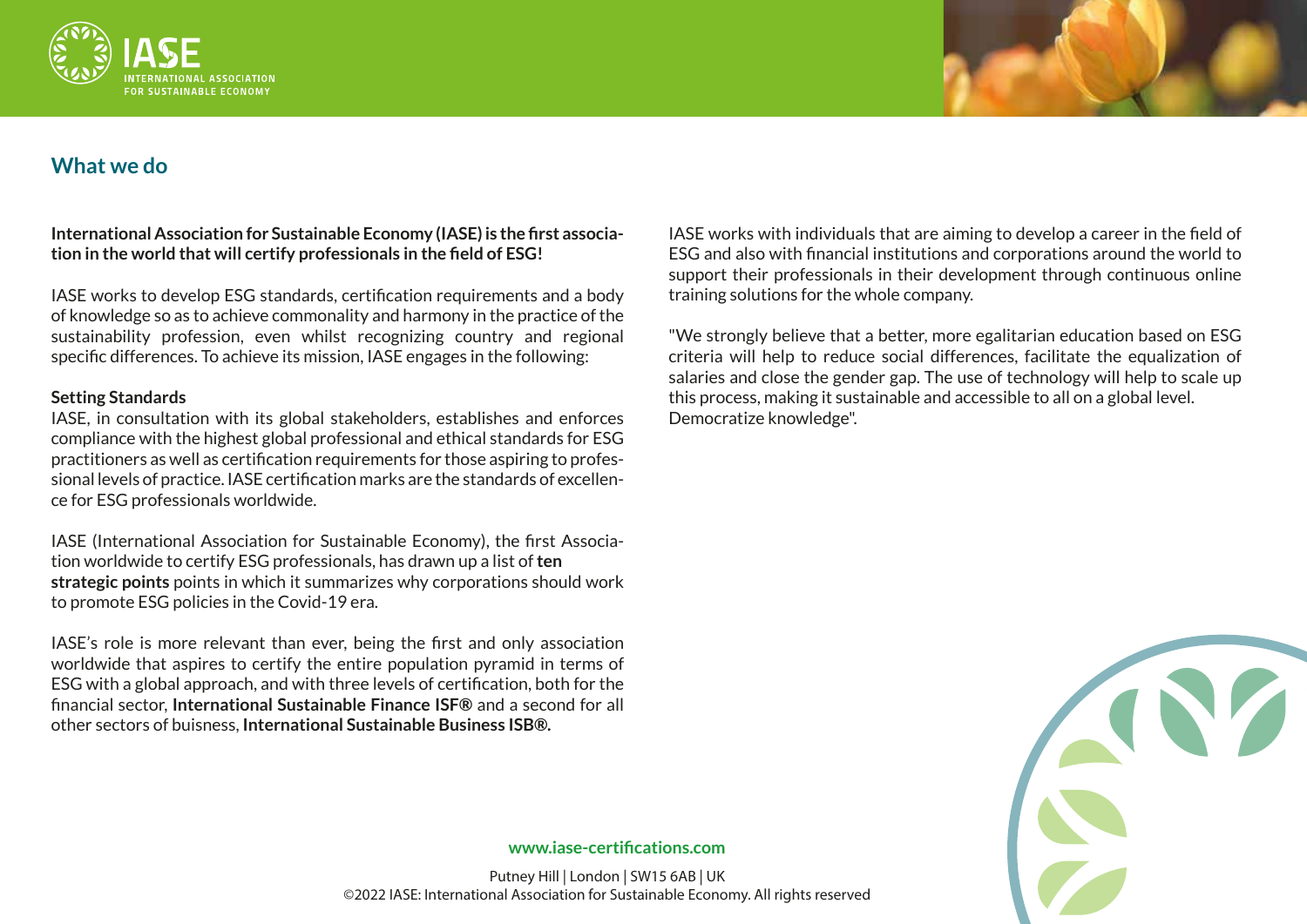



# **INTERNATIONAL SUSTAINABLE FINANCE® (ISF®) | INTERNATIONAL SUSTAINABLE BUSINESS® (ISB®)**

**The ISF® and ISB® credentials** are two of the most desired and respected global certifications for those seeking to demonstrate their commitment to competent and ethical ESG practice. They symbolise excellence and utmost professionalism in the ESG and Sustainability profession the world over. These designations instantly position you as an expert in the field of ESG and Sustainability.

IASE's prestigious professional designations - **INTERNATIONAL SUSTAINABLE FINANCE® (ISF®)** and/or **INTERNATIONAL SUSTAINABLE BUSINESS® (ISB®)** - are universally recognised as evidence of the highest standards of knowledge, technical expertise, and professionalism the world over.

Whilst the **ISF® designation** is suited to ESG and Sustainability practitioners who work in the field of finance (e.g. banking, insurance, micro finance, wealth management, accounting, treasury management), the **ISB® designation** is suited for ESG and Sustainability practitioners who work in all other non-finance related fields of business.



Each IASE designation recognizes 3 levels of proficiency. Thus, the levels represent a career progression path for ESG and sustainability practitioners with the Advisor Level 1 representing the Foundational Level, Specialist Level 2 representing the Intermediate Level, and Expert Level 3 representing the most advanced level.

IASE's goal is excellence in the segments B2B and B2C with a technology platform LMS.



#### **www.iase-certifications.com**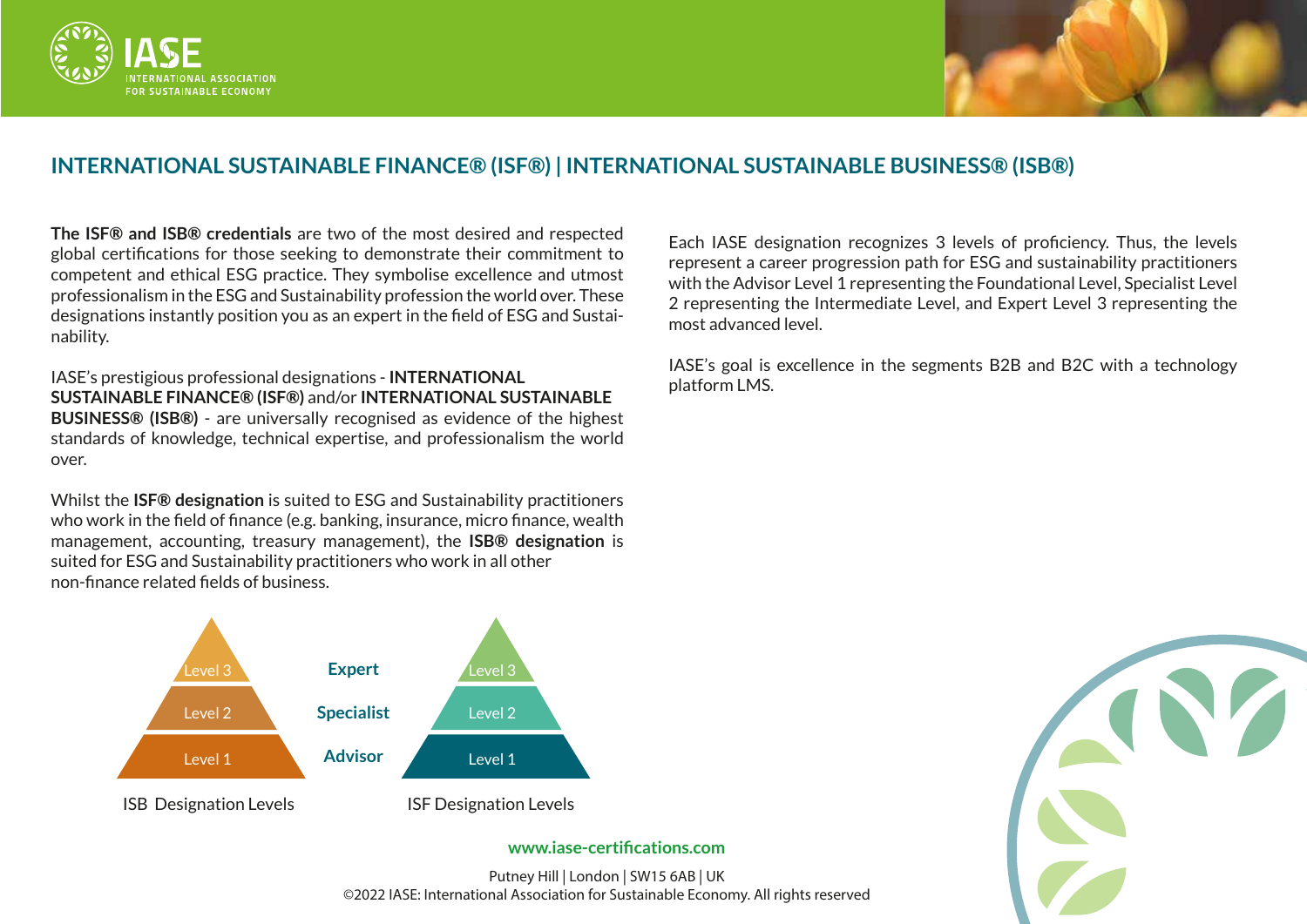



# **Methodology & Standards**

**IASE qualifications** and designations are designed in consultation with experienced sector practitioners. IASE establishes and enforces compliance with the highest global professional and ethical standards for sustainability practitioners as well as certification requirements for those aspiring to professional levels.

All IASE qualifications are quality-assured and supported by relevant learning outcomes. IASE qualifications are flexible, allowing you to create a learning pathway to suit your needs.



Only individuals who meet our internationally benchmarked 4-E certification standards are awarded these designations. Our **4-E standards** are:

• **Education** (relevant qualification)

• **Examination** (pass a 100% online Professional Competency Exam/Board Exam set by IASE)

• **Experience**

• **Ethics** (agree to abide by IASE's Code of Ethics and Professional Responsibility)

After successfully meeting the 4E standards above and being awarded either of these designations, holders must also demonstrate annually that they meet the following additional professional requirements:

- Continuous Professional Development (commitment to lifelong learning)
- Continued adherence to IASE's Code of Ethics and Professional Responsibility



#### **www.iase-certifications.com**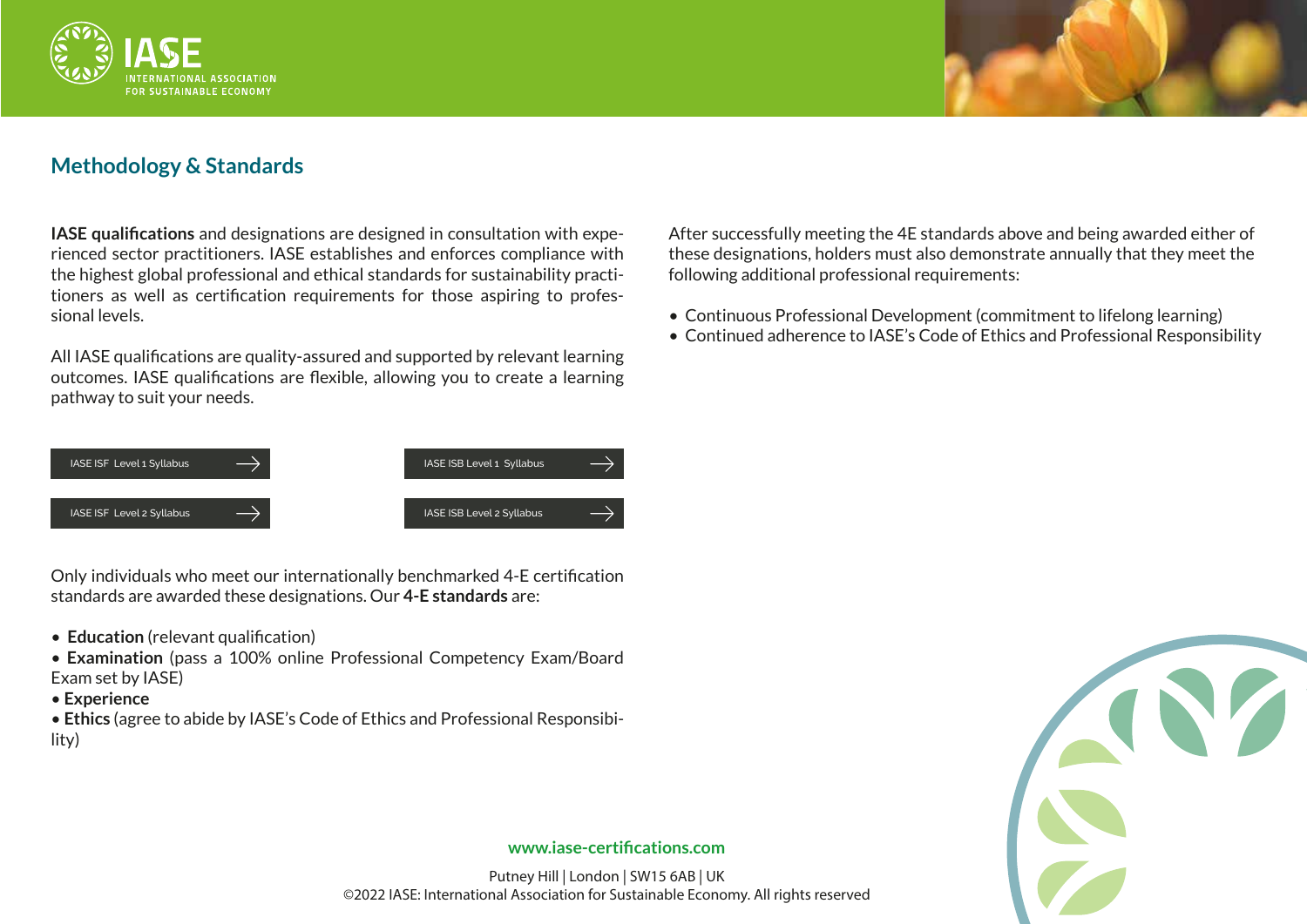





## **Code of Ethics**

Ethics is a cornerstone of professionalism, and ethical behaviour is crucial to secure public trust and confidence in the profession and to build a reputation which people value.

All our members are required to adhere to our Code of Ethics, a set of principles ensuring we maintain high standards of integrity, probity and ethical fair dealing.

IASE is convinced that every ESG certificate holder is defined by two main features: **professional integrity and professional qualification**. Ethics and skills are the two dimensions by which every ESG professional should be measured. After all, potential clients must be able to trust the integrated International ESG market and its major actors.

IASE's Code of Ethics



**www.iase-certifications.com**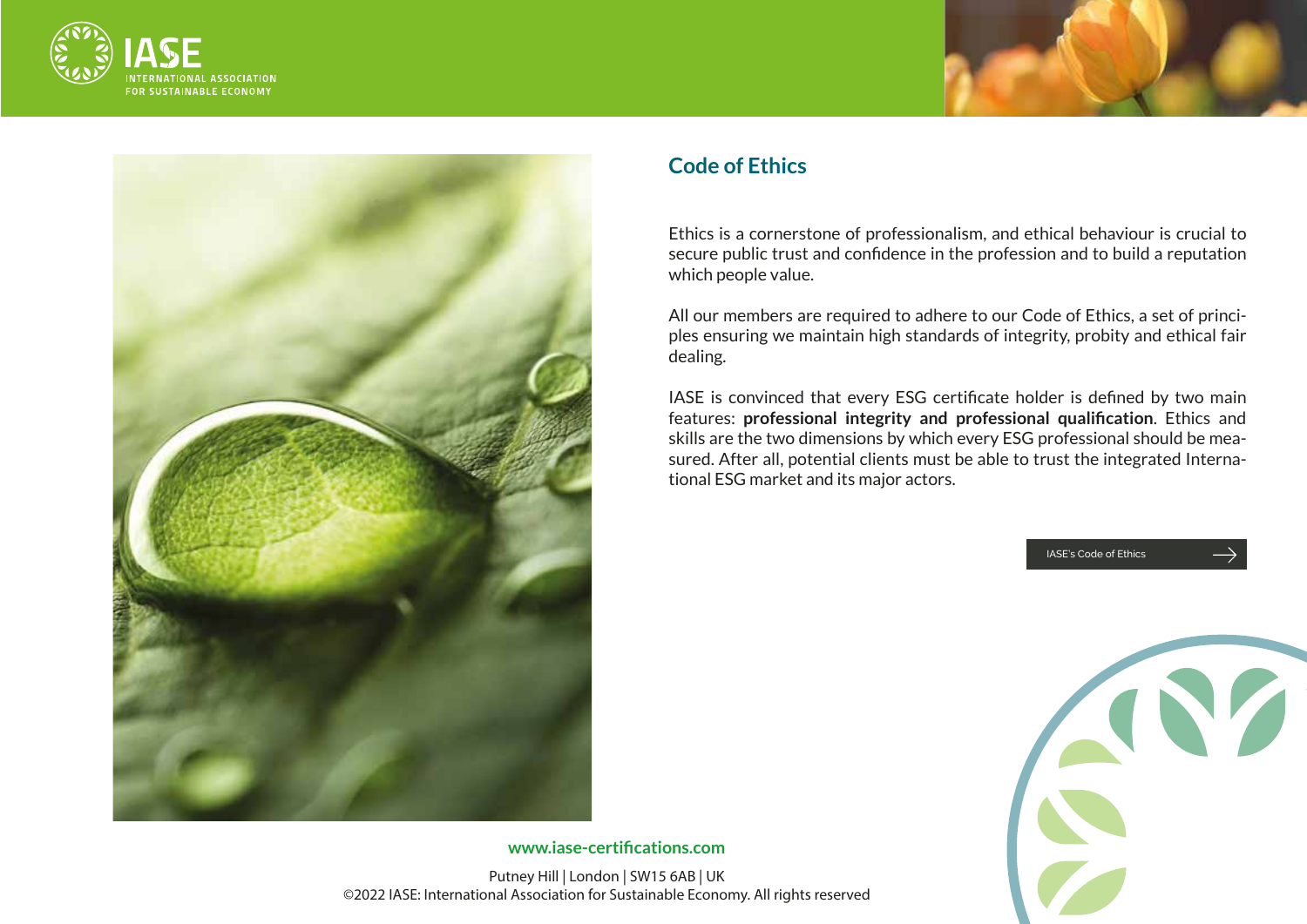



# **IASE Exams**









IASE qualifications are flexible, allowing you to create a learning pathway to suit your needs – whether you're looking to apply learning to your existing role or towards your career aspirations.

### **Education**

To be awarded either of IASE's INTERNATIONAL SUSTAINABLE FINAN-CE® (ISF®) and INTERNATIONAL SUSTAINABLE BUSINESS® (ISB®) designations, the aspirant **must have at least a high school/matric/Grade 12 diploma/ qualification.**

#### **Study Material and Training**

Whilst not a requirement, the IASE encourage learners who do not already have an ESG specific qualification to consider taking up our ESG Qualifications Course as this would help ensure a solid grounding before attempting the IASE Professional Competency Examination (PCE/ Board Exam). Aspirants should enquire about the IASE endorsed ESG Qualifications Course/s with their local IASE Member or affiliate.

**Exponential Education** is currently the 'Official Provider' of training for IASE ESG certification.

## **Examination**

To be awarded either of IASE's coveted ISF® and ISB® professional designations, the aspirant must write and pass IASE's Professional Competency Examination (commonly called PCE or "Board Exam").

### **General information on the ISF® & ISB® Board Exams:**

**•** All IASE Board Examinations are delivered 100% online only.

• Aspirants have the flexibility to take the Board Exam from anywhere in the world.

• Languages available: English, French, German, Italian, Korean, Portuguese, Spanish.



#### **www.iase-certifications.com**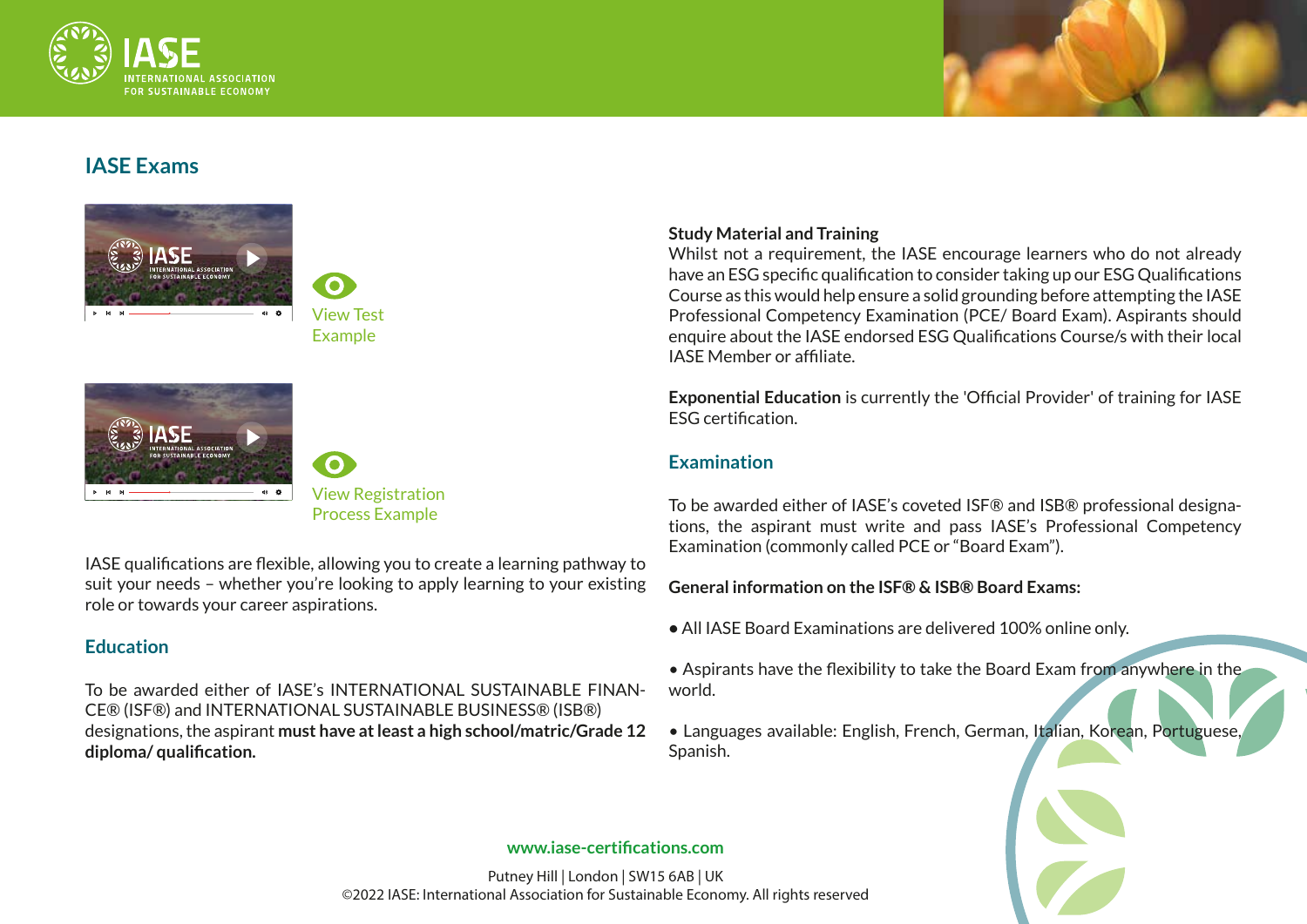



• Calls to register and sit the Advisory Level 1 IASE Board Exams typically take place 4 times per year, and 2 times per year for the Specialist Level 2 Exams. Exam sessions typically take place over a two-day period each quarter, with two exam sessions each day at 09h00CET and 16h00CET respectively.

- Registration dates for each round of IASE Board Exams open approximately 3 weeks prior to each exam sitting, and Registrations can be done through the IASE website.
- It is the aspirant's responsibility to ensure that he/she is aware of the date, time and place of his/her examination.
- An aspirant may withdraw from an IASE exam at any stage before starting the exam, by notifying via email their regional IASE Member or by sending an email to support@iase-certifications.com
- Arrangements relating to special needs or illness during an exam can be made through contacting the regional IASE Member body or by sending an email to support@iase-certifications.com
- Marking of examinations is done electronically prior to being moderated by a Board of Examiners for final approval.
- Results of the IASE Board Exams are typically released via an online medium within 4 weeks after the examination date.

• Within a period of 10 working days after results were issued, aspirants will have the opportunity to request a Remark/Review, or Appeal question/s. See the IASE Examination Terms & Conditions section below for more information.

#### **www.iase-certifications.com**

Putney Hill | London | SW15 6AB | UK ©2022 IASE: International Association for Sustainable Economy. All rights reserved

#### How to obtain IASE Certifications Level 1

## Register now

https://www.iase-certifications.com/static/files/global2/HowToObtainIASECertifications

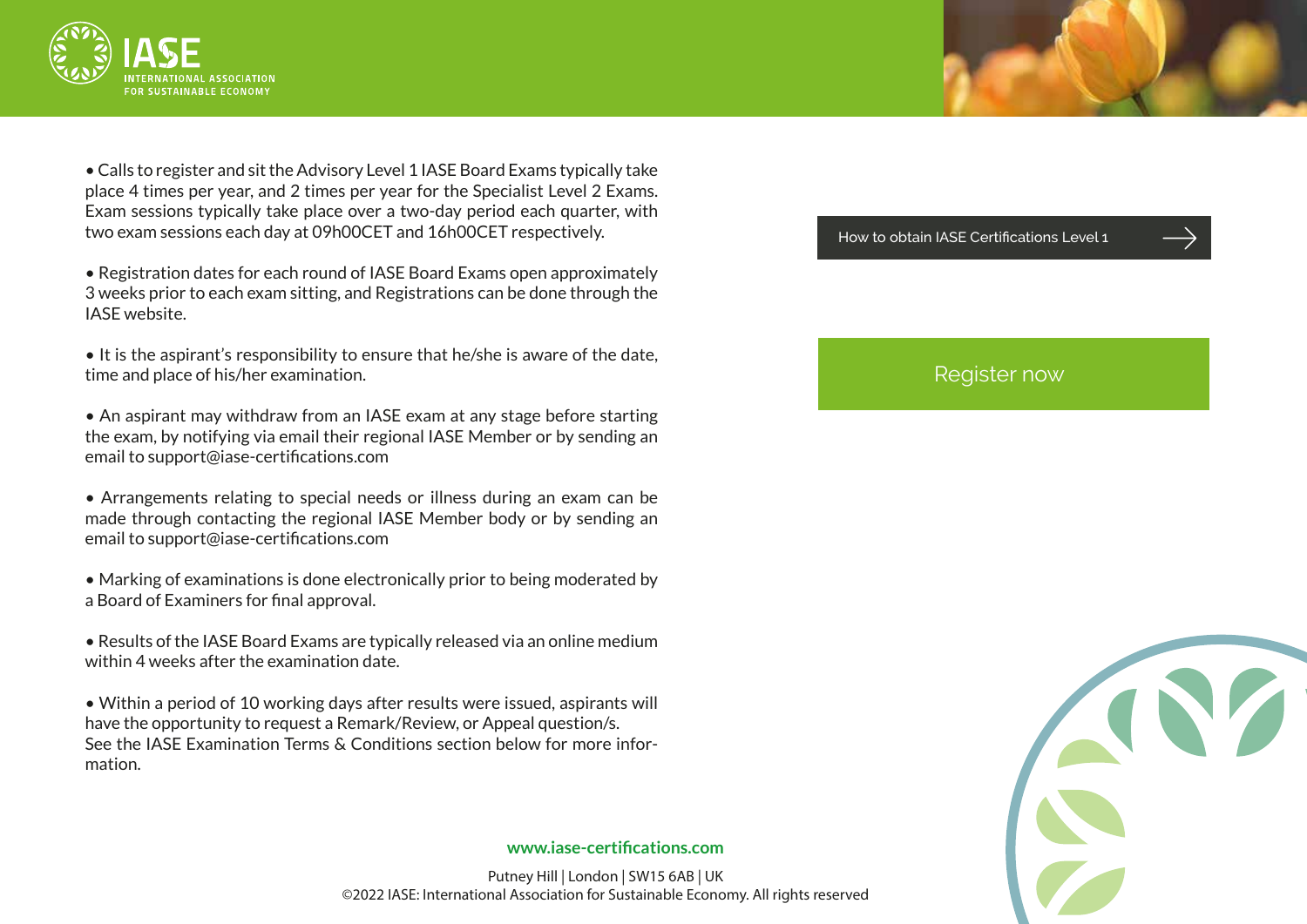



# **Locations**

IASE works to develop these standards, certification requirements and body of knowledge so as to achieve commonality and harmony to the practice of the sustainability profession, even whilst recognizing country and regional specific differences.

IASE accomplishes its mission through partnership with the following affiliated member associations around the world:

- 1. **IASE** Albania
- 2. **IASE** Bosnia and Herzegovina
- 3. **IASE** Brazil
- 4. **IASE** Canada
- 5. **IASE** China
- 6. **IASE** Croatia
- 7. **IASE** Cyprus
- 8. **IASE** East Africa
- 9. **IASE** France
- 10. **IASE** Germany
- 11. **IASE** Ghana
- 12. **IASE** Greece
- 13. **IASE** Gulf Countries
- 14. **IASE** Hong Kong
- 15. **IASE** Hungary
- 16. **IASE** India
- 17. **IASE** Israel
- 18. **IASE** Italy
- 19. **IASE** Kenya
- 20. **IASE** Kosovo
- 21. **IASE** Luxembourg
- 22. **IASE** Malta
- 23. **IASE** Mexico
- 24. **IASE** Montenegro
- 25. **IASE** Nigeria
- 26. **IASE** North Macedonia
- 27. **IASE** Peru
- 28. **IASE** Poland
- 29. **IASE** Portugal
- 30. **IASE** Romania
- 31. **IASE** Serbia
- 32. **IASE** Slovenia
- 33. **IASE** South Africa
- 34. **IASE** South Korea
- 35. **IASE** Spain
- 36. **IASE** Switzerland
- 37. **IASE** UK
- 38. **IASE** USA



#### **www.iase-certifications.com**